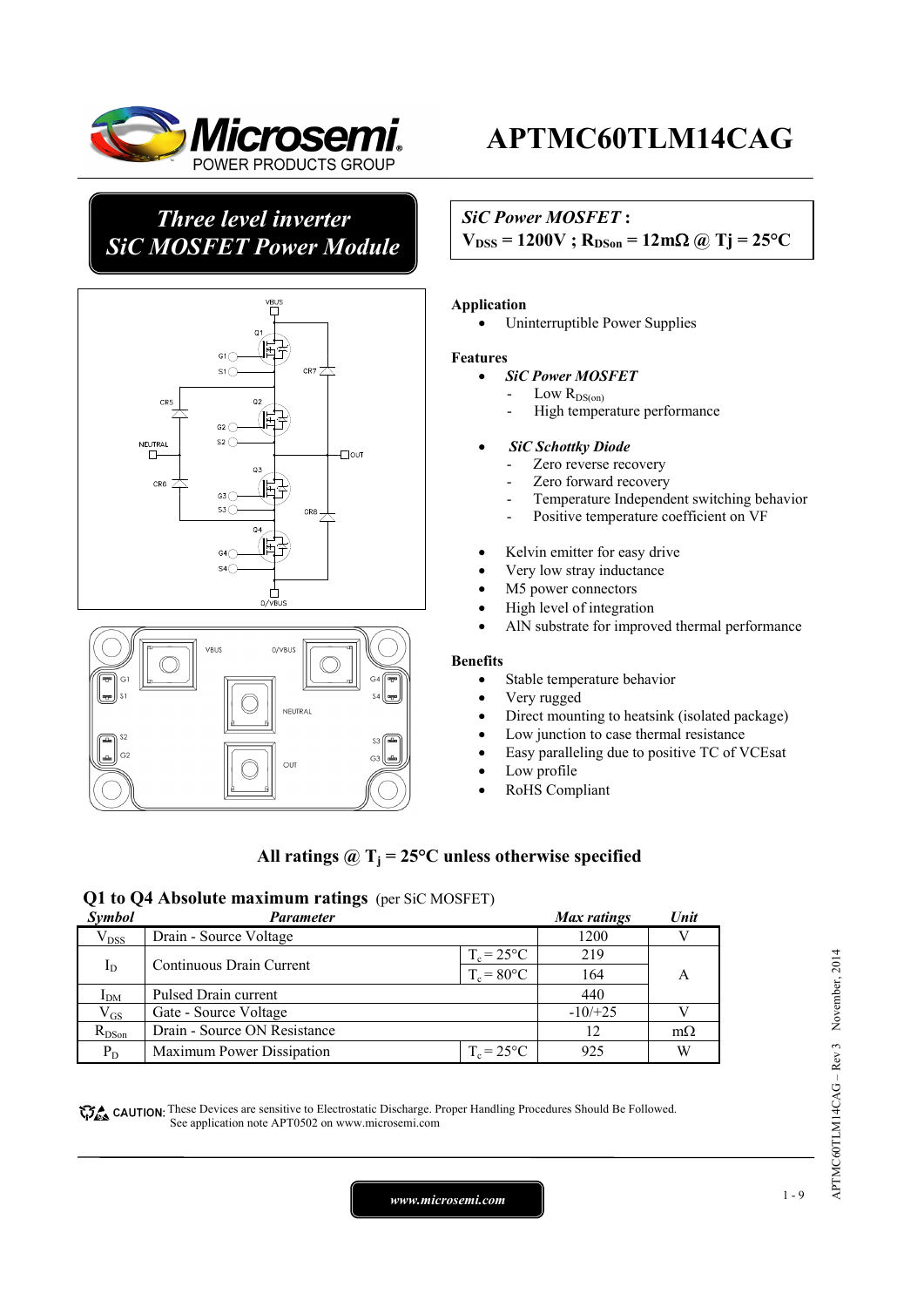

### **Q1 to Q4 Electrical Characteristics** (per SiC MOSFET)

| Symbol       | <i>Characteristic</i>           | <b>Test Conditions</b>           |                     |  | Typ | Max     | Unit      |
|--------------|---------------------------------|----------------------------------|---------------------|--|-----|---------|-----------|
| $I_{DSS}$    | Zero Gate Voltage Drain Current | $V_{GS} = 0V$ ; $V_{DS} = 1200V$ |                     |  | 300 | $\mu A$ |           |
|              |                                 | $V_{GS} = 20V$                   | $T_i = 25^{\circ}C$ |  |     |         |           |
| $R_{DS(on)}$ | Drain – Source on Resistance    | $I_D = 150A$                     | $T_i = 150$ °C      |  | 14  |         | $m\Omega$ |
| $V_{GS(th)}$ | Gate Threshold Voltage          | $V_{GS} = V_{DS}$ , $I_D = 30mA$ |                     |  | 2.4 |         |           |
| $I_{GSS}$    | Gate – Source Leakage Current   | $V_{GS} = 20 V$ , $V_{DS} = 0V$  |                     |  |     | . . 8   | uА        |

## **Q1 to Q4 Dynamic Characteristics** (per SiC MOSFET)

| <i>Symbol</i>    | <i><b>Characteristic</b></i>        | <b>Test Conditions</b>                                                               |                | Min | $\mathcal{I}yp$ | <b>Max</b> | Unit               |
|------------------|-------------------------------------|--------------------------------------------------------------------------------------|----------------|-----|-----------------|------------|--------------------|
| $C_{iss}$        | <b>Input Capacitance</b>            | $V_{GS} = 0V$                                                                        |                |     | 8.4             |            |                    |
| $C_{\rm oss}$    | <b>Output Capacitance</b>           | $V_{DS} = 1000V$                                                                     |                |     | 0.66            |            | nF                 |
| $C_{\text{rss}}$ | Reverse Transfer Capacitance        | $f = 1$ MHz                                                                          |                |     | 0.045           |            |                    |
| $Q_{\rm g}$      | Total gate Charge                   | $V_{GS} = -5/+20V$                                                                   |                |     | 483             |            |                    |
| $Q_{gs}$         | Gate – Source Charge                | $V_{\text{Bus}} = 800V$                                                              |                |     | 138             |            | nC                 |
| $Q_{gd}$         | Gate – Drain Charge                 | $I_D = 150A$                                                                         |                |     | 150             |            |                    |
| $T_{d(0n)}$      | Turn-on Delay Time                  | $V_{GS} = -5/+20V$<br>$V_{\text{Bus}} = 800V$<br>$I_D = 150A$ , $T_J = 150^{\circ}C$ |                |     | 35              |            |                    |
| $T_r$            | Rise Time                           |                                                                                      |                |     | 40              |            | ns                 |
| $T_{d(off)}$     | Turn-off Delay Time                 |                                                                                      |                |     | 150             |            |                    |
| $T_f$            | Fall Time                           | $R_L = 5.3\Omega$ ; $R_{\text{Gext}} = 6.7\Omega$                                    |                |     | 70              |            |                    |
| $E_{on}$         | Turn on Energy                      | <b>Inductive Switching</b><br>$V_{GS} = -5/+20V$<br>$V_{Bus} = 600V$                 | $T_i = 150$ °C |     | 3.3             |            | mJ                 |
| $E_{\text{off}}$ | Turn off Energy                     | $I_D = 150A$<br>$R_{\text{Gext}} = 6.7\Omega$                                        | $T_i = 150$ °C |     | 1.8             |            | mJ                 |
| $R_{thJC}$       | Junction to Case Thermal Resistance |                                                                                      |                |     |                 | 0.135      | $\rm ^{\circ} C/W$ |

## **Body diode ratings and characteristics** (per SiC MOSFET)

|                          | Symbol Characteristic    | <b>Test Conditions</b>                                                     | Min | Tvp | Max | Unit         |
|--------------------------|--------------------------|----------------------------------------------------------------------------|-----|-----|-----|--------------|
|                          |                          | $V_{GS} = -5V$ , $I_{SD} = 75A$                                            |     | 3.3 |     | $\mathbf{V}$ |
| $V_{SD}$                 | Diode Forward Voltage    | $V_{GS} = -2V$ , $I_{SD} = 75A$                                            |     | 3.1 |     |              |
| $t_{rr}$                 | Reverse Recovery Time    |                                                                            |     | 45  |     | ns           |
| $Q_{rr}$                 | Reverse Recovery Charge  | $I_{SD} = 150A$ ; $V_{GS} = -5V$<br>$V_R = 800V$ ; $di_F/dt = 3000A/\mu s$ |     | 1.2 |     | $\mu C$      |
| $\mathbf{I}_{\text{IT}}$ | Reverse Recovery Current |                                                                            |     | 40  |     |              |

*www.microsemi.com* 2-9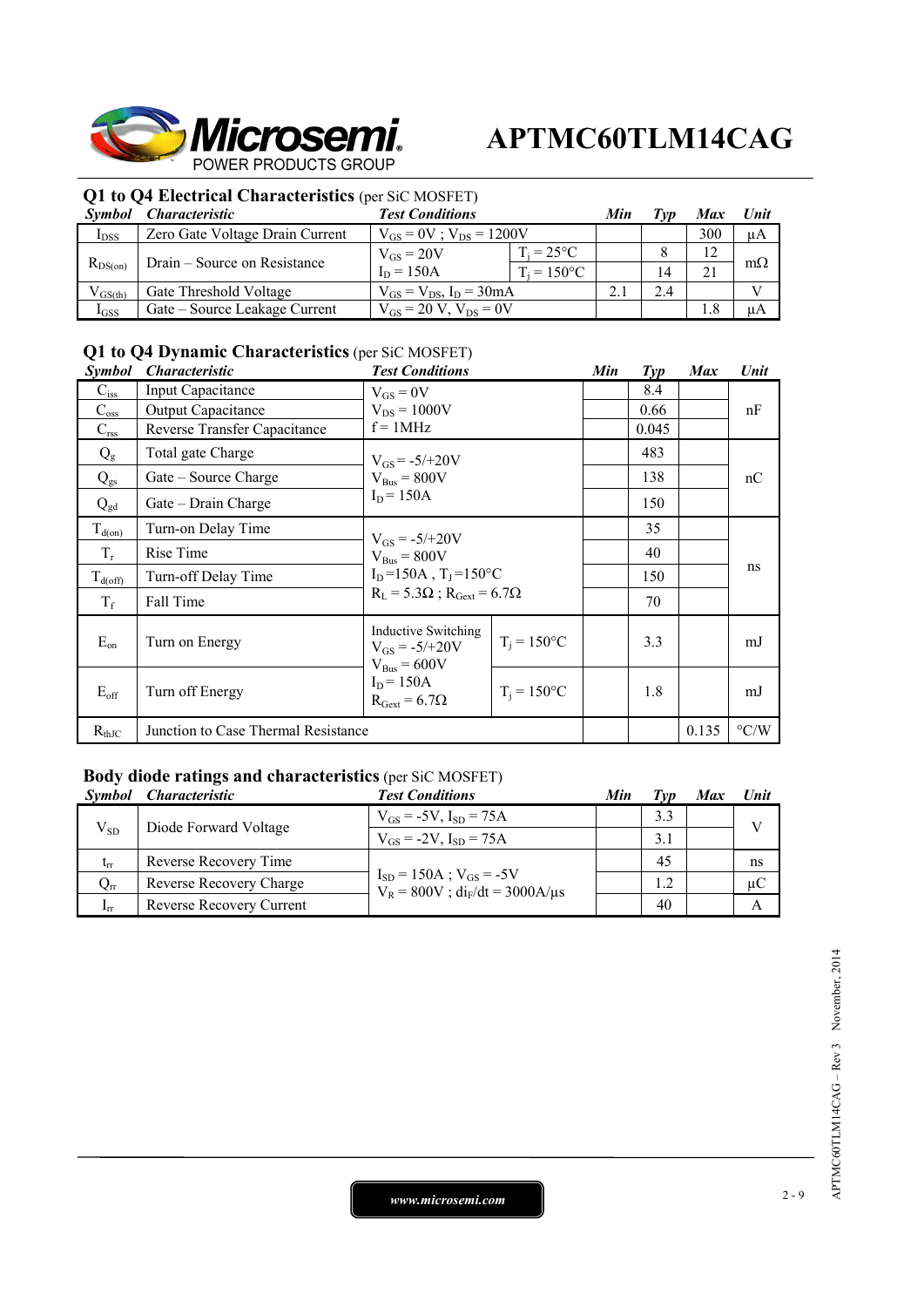

## **CR5 & CR6 SiC diode ratings and characteristics** (Per SiC diode)

| <i>Symbol</i> | <b>Characteristic</b>               | <b>Test Conditions</b>                               |                                |     | $\mathcal{I}yp$ | <b>Max</b> | Unit               |
|---------------|-------------------------------------|------------------------------------------------------|--------------------------------|-----|-----------------|------------|--------------------|
| $V_{RRM}$     | Peak Repetitive Reverse Voltage     |                                                      |                                |     |                 | 600        | V                  |
|               |                                     | $T_i = 25^{\circ}C$                                  |                                | 220 | 1320            |            |                    |
| $I_{RM}$      | Reverse Leakage Current             |                                                      | $V_R = 600V$<br>$T_i = 175$ °C |     | 440             | 6600       | μA                 |
| $I_F$         | DC Forward Current                  |                                                      | $Tc = 125^{\circ}C$            |     | 220             |            | A                  |
| $V_{\rm F}$   | Diode Forward Voltage               | $I_F = 220A$                                         | $T_i = 25^{\circ}C$            |     | 1.6             | 1.8        | V                  |
|               |                                     |                                                      | $T_i = 175$ °C                 |     | 2               | 2.4        |                    |
| $Q_{C}$       | <b>Total Capacitive Charge</b>      | $I_F = 220A$ , $V_R = 600V$<br>$di/dt = 5000A/\mu s$ |                                |     | 616             |            | nC                 |
| C             |                                     | $f = 1$ MHz, $V_R = 200V$                            |                                |     | 1430            |            |                    |
|               | Total Capacitance                   | $f = 1$ MHz, $V_R = 400V$                            |                                |     | 1100            |            | pF                 |
| $R_{thJC}$    | Junction to Case Thermal Resistance |                                                      |                                |     |                 | 0.1        | $\rm ^{\circ} C/W$ |

## **CR7 & CR8 diode ratings and characteristics** (Per SiC diode)

| <b>Symbol</b> | <i><b>Characteristic</b></i>                         | <b>Test Conditions</b>                                |                     |     | Tvp  | <b>Max</b> | Unit               |
|---------------|------------------------------------------------------|-------------------------------------------------------|---------------------|-----|------|------------|--------------------|
| $V_{RRM}$     | Peak Repetitive Reverse Voltage                      |                                                       |                     |     |      | 1200       | V                  |
|               | $V_R = 1200V$<br>$I_{RM}$<br>Reverse Leakage Current |                                                       | $T_i = 25^{\circ}C$ |     | 280  | 1600       |                    |
|               |                                                      | $T_i = 175$ °C                                        |                     | 520 | 3200 | $\mu A$    |                    |
| $I_F$         | DC Forward Current                                   |                                                       | $Tc = 125$ °C       |     | 160  |            | A                  |
| $V_{\rm F}$   | Diode Forward Voltage                                | $I_F = 160A$                                          | $T_i = 25^{\circ}C$ |     | 1.5  | 1.8        | V                  |
|               |                                                      |                                                       | $T_i = 175$ °C      |     | 2.2  | 3          |                    |
| $Q_{C}$       | <b>Total Capacitive Charge</b>                       | $I_F = 160A$ , $V_R = 1200V$<br>$di/dt = 4000A/\mu s$ |                     |     | 1040 |            | nC                 |
| C             |                                                      | $f = 1$ MHz, $V_R = 400V$                             |                     |     | 744  |            | pF                 |
|               | Total Capacitance                                    | $f = 1$ MHz, $V_R = 800V$                             |                     |     | 536  |            |                    |
| $R_{thJC}$    | Junction to Case Thermal Resistance                  |                                                       |                     |     |      | 0.14       | $\rm ^{\circ}$ C/W |

## **Thermal and package characteristics**

| <i>Symbol</i> | <i><b>Characteristic</b></i>                                           |             |               |       |      | <b>Max</b>    | Unit            |
|---------------|------------------------------------------------------------------------|-------------|---------------|-------|------|---------------|-----------------|
| $V_{ISOL}$    | RMS Isolation Voltage, any terminal to case $t = 1$ min, $50/60$ Hz    |             |               |       | 4000 |               |                 |
| $T_{J}$       | <b>SiC MOSFET</b><br>Operating junction temperature range<br>SiC diode |             |               | $-40$ | 150  |               |                 |
|               |                                                                        |             | -40           | 175   |      |               |                 |
| $T_{JOP}$     | Recommended junction temperature under switching conditions            |             |               |       | -40  | $T_J$ max -25 | $\rm ^{\circ}C$ |
| $T_{STG}$     | Storage Temperature Range                                              |             |               |       |      | 125           |                 |
| $T_{\rm C}$   | <b>Operating Case Temperature</b>                                      |             |               |       |      | 125           |                 |
| Torque        |                                                                        | To heatsink |               | M6    |      |               | N.m             |
|               | Mounting torque                                                        |             | For terminals | M5    |      | 3.5           |                 |
| Wt            | Package Weight                                                         |             |               |       |      | 300           | g               |

*www.microsemi.com* 3-9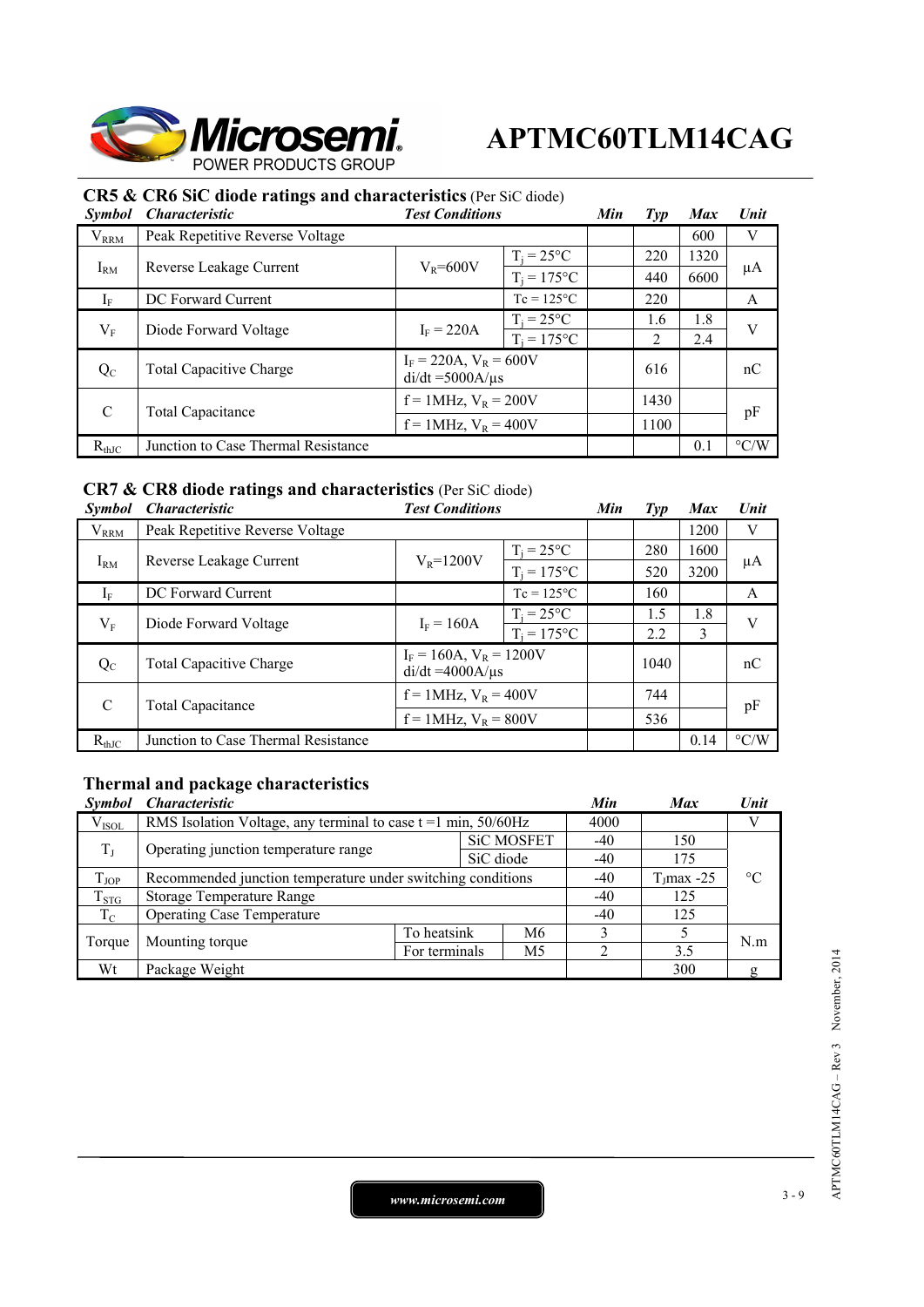

### **SP6 Package outline** (dimensions in mm)



See application note APT0601 - Mounting Instructions for SP6 Power Modules on www.microsemi.com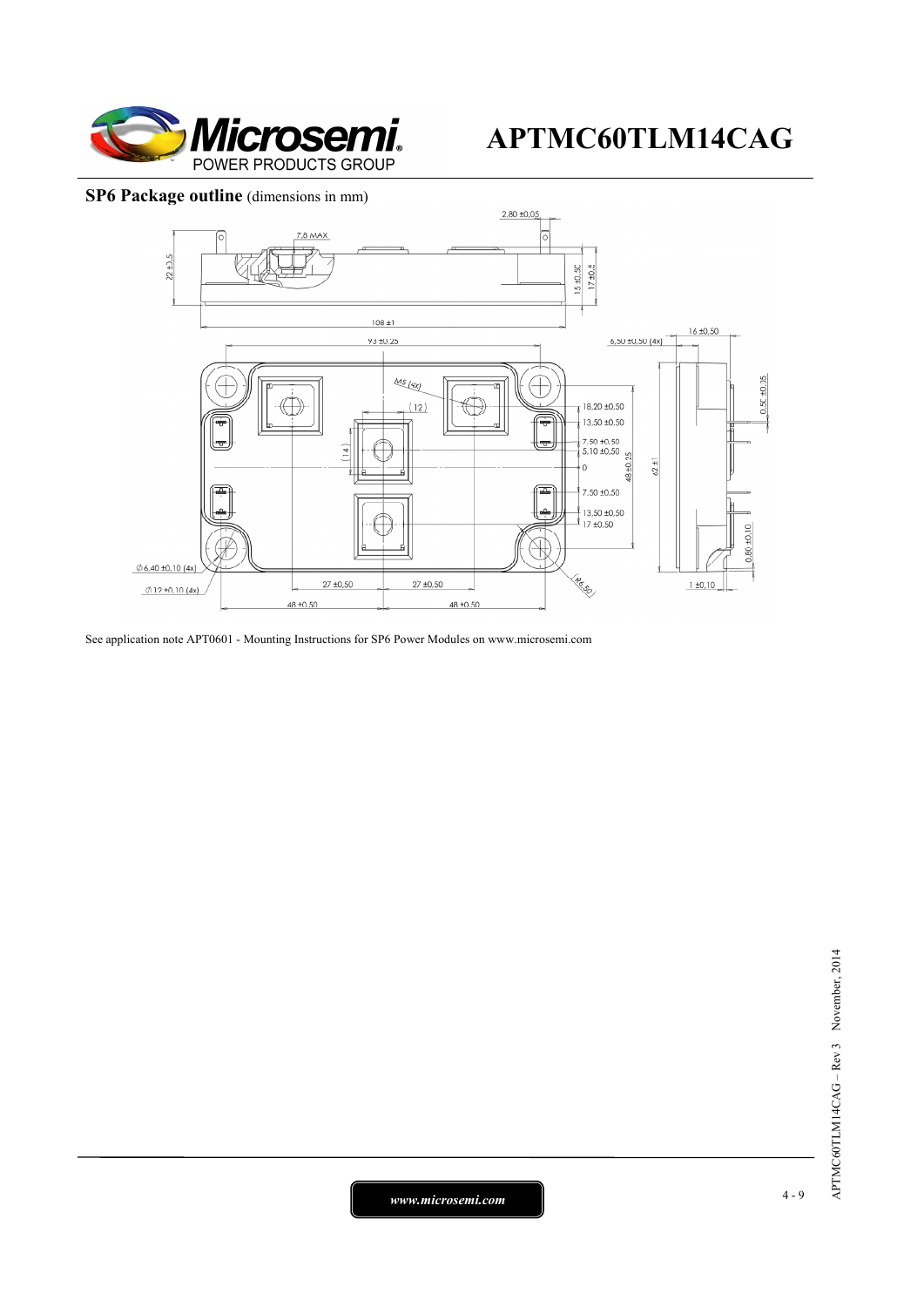

### **Q1 to Q4 Typical performance curve**



APTMC60TLM14CAG - Rev 3 November, 2014 APTMC60TLM14CAG – Rev 3 November, 2014

*www.microsemi.com* 5-9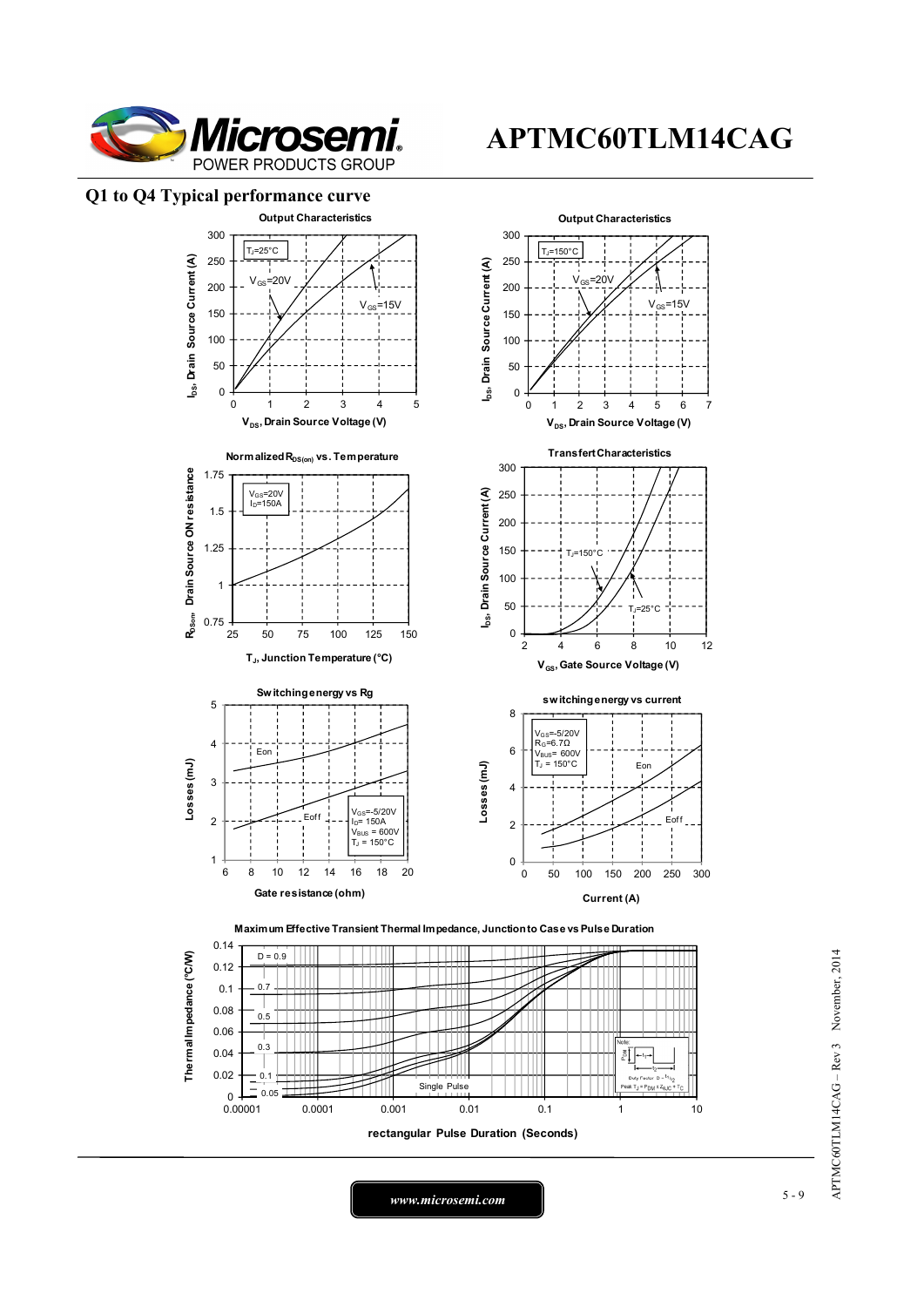





 $V_{GS}$ =20  $=15V$ -300 -250 -200 -150 -100  $V_{DS}$ , Drain source voltage (V)  $T_J$ =150 $^{\circ}$ C

> APTMC60TLM14CAG - Rev 3 November, 2014 APTMC60TLM14CAG – Rev 3 November, 2014

ۋا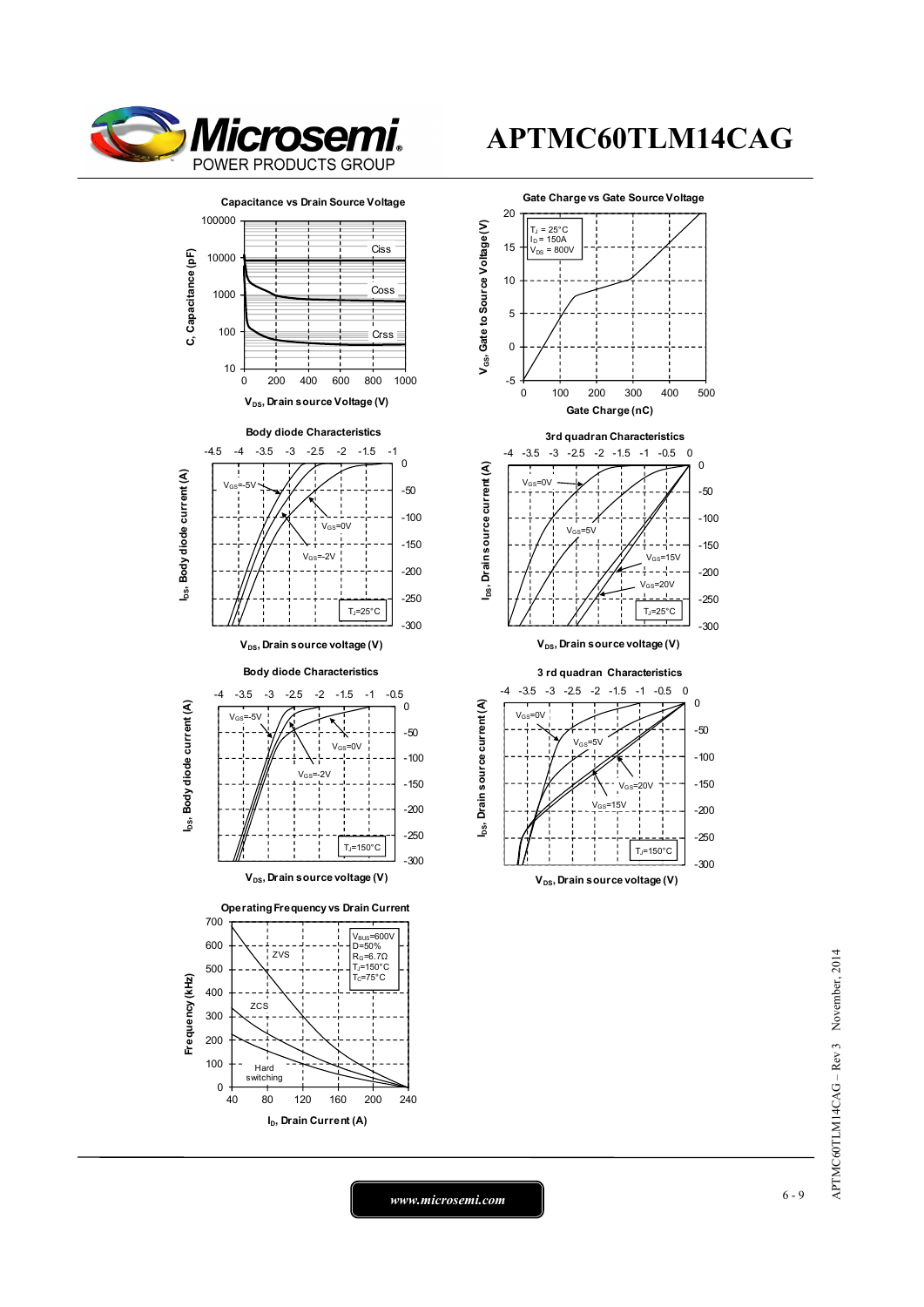

### **CR5 & CR6 Typical performance curve**



*www.microsemi.com* 7-9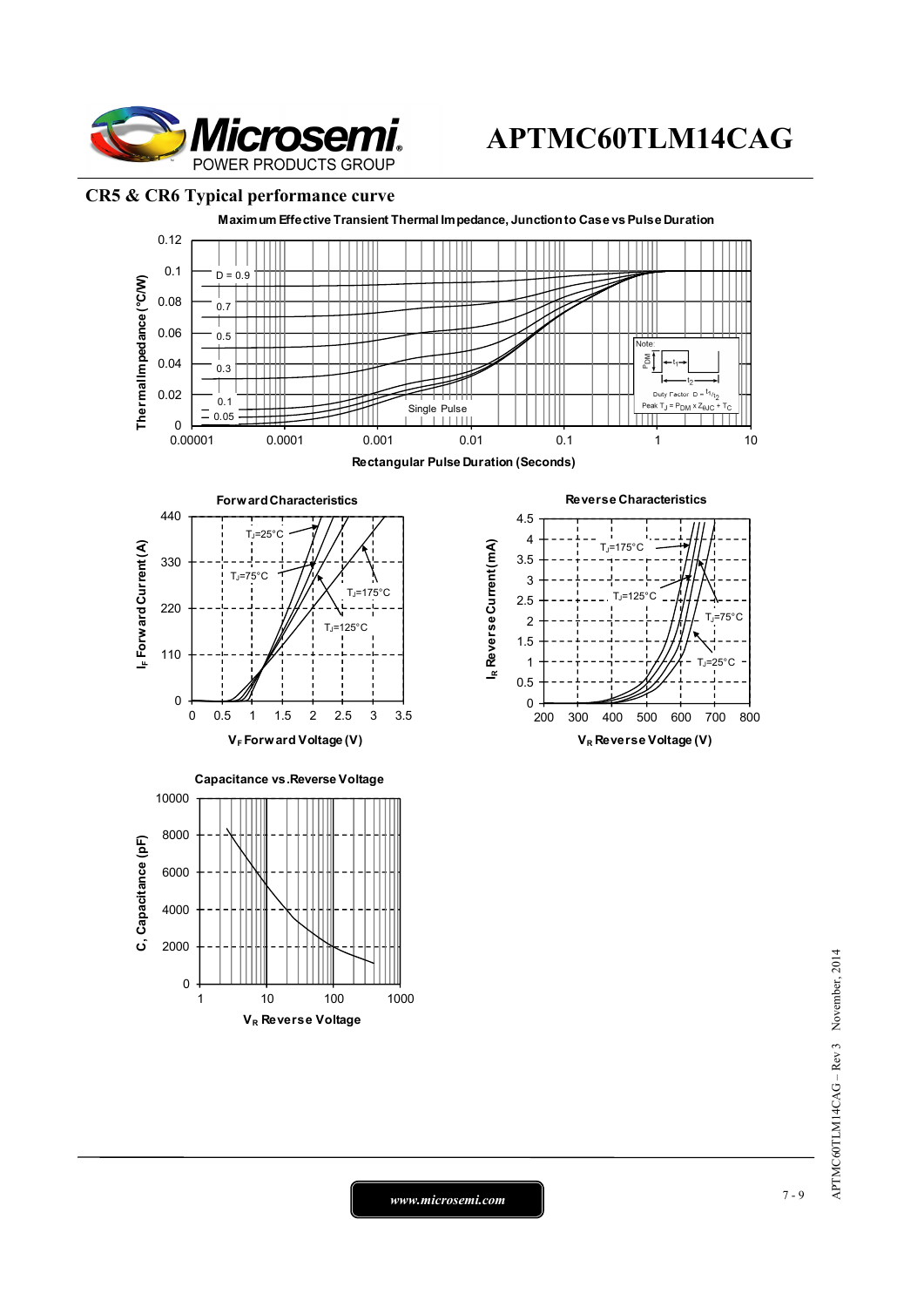

### **CR7 & CR8 Typical performance curve**



APTMC60TLM14CAG - Rev 3 November, 2014 APTMC60TLM14CAG – Rev 3 November, 2014

*www.microsemi.com* 8-9